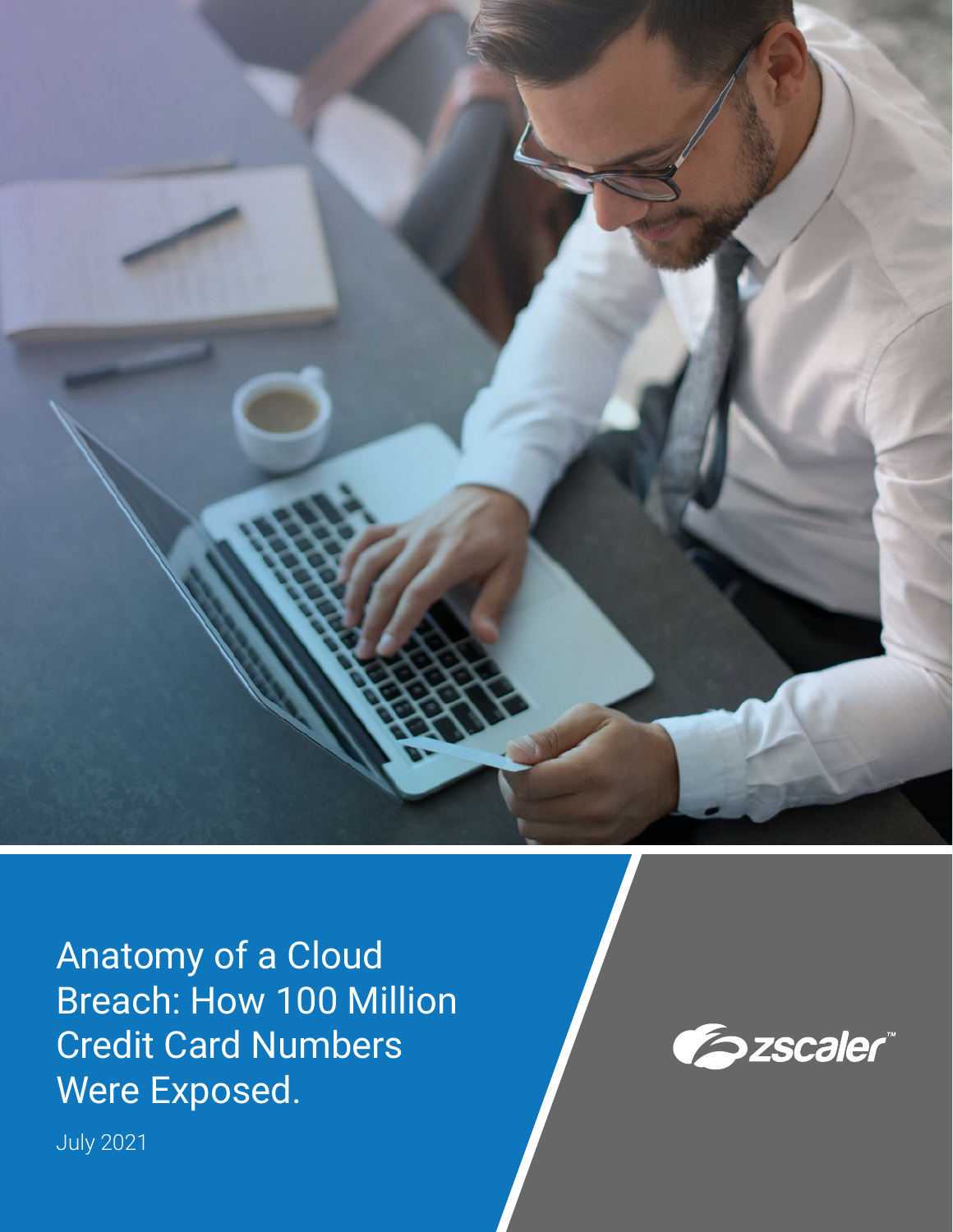## **Table of contents**

| <b>Financial Institution Data Breach</b> |              |  |
|------------------------------------------|--------------|--|
| <b>Likely Attack Scenario</b>            |              |  |
| <b>Recommendations</b>                   |              |  |
| <b>AWS Governance Practices</b>          |              |  |
| <b>AWS Configurations</b>                | 8            |  |
| Auto-remediation                         | $\mathsf{Q}$ |  |
| <b>Conclusion</b>                        | 9            |  |
| <b>About Zscaler</b>                     | 10           |  |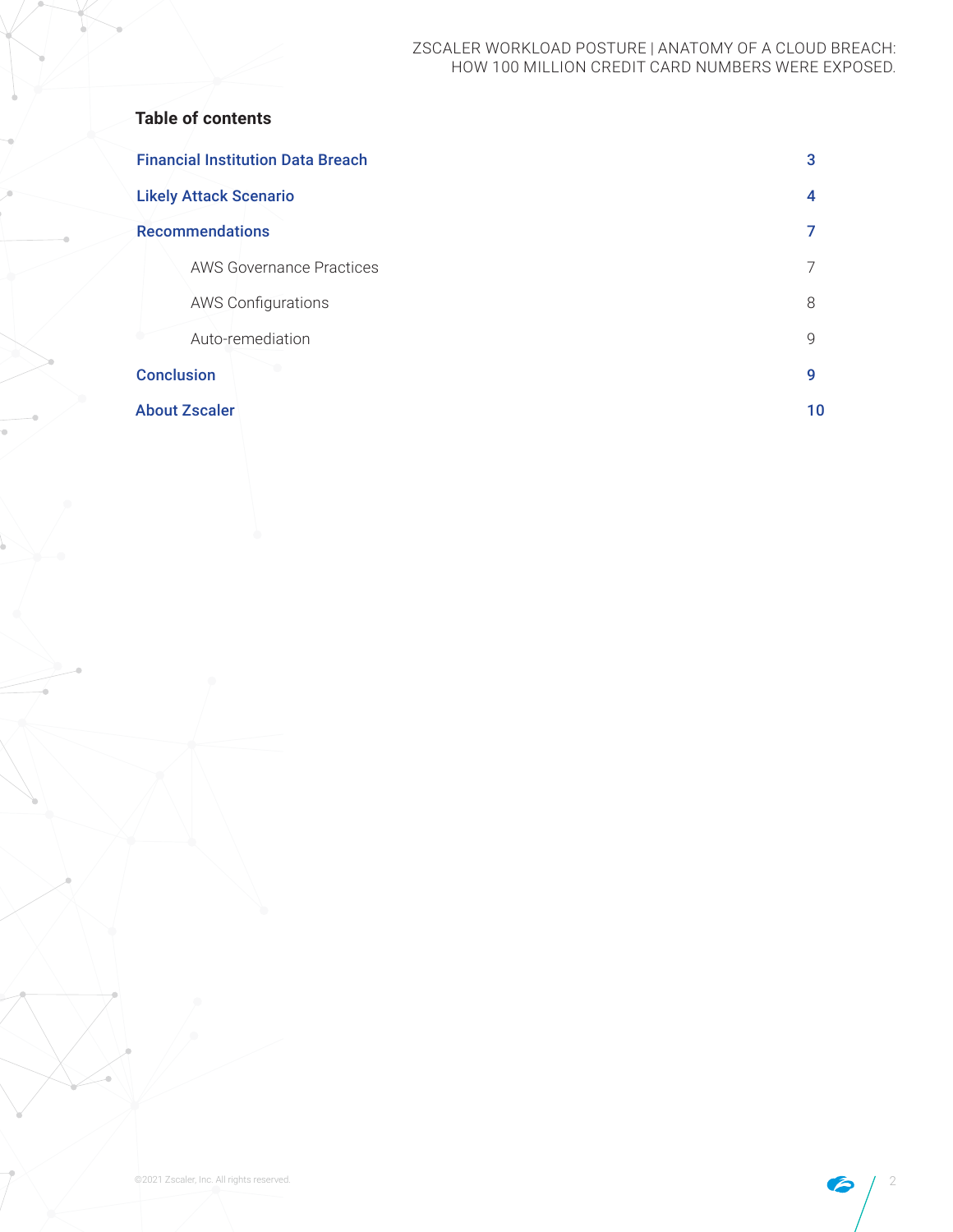# Major Financial Institution Data Breach

The US-Based major financial institute data breach two years ago, which exposed the personal data of more than 100,000 customers, was one of the most devastating data breaches of all time. A trusted financial services brand, has been a leader in digital transformation within the banking industry and a sophisticated user of cloud infrastructure. Careful analysis of this breach gives helpful insight into prevention methods that will benefit organizations storing confidential information in the cloud.

Soon after the breach was reported, unwarranted speculation spread on the internet, including suggestions that a single product or a set of professional services could have prevented such an attack. Taking advantage of information that has since become available, Zscaler has updated this research note with a technical illustration of the attack and possible ways to prevent such data breaches.

On July 29, 2019, the FBI arrested Paige A. Thompson (also known by the alias "erratic") for allegedly hacking into Financial Institution databases and stealing the data<sup>1</sup>. Financial Institute disclosed that the event affected approximately 100 million individuals in the United States and approximately 6 million in Canada. It also includes data loss of approximately 1 million Social Insurance Numbers of Canadian credit card customers, about 140,000 Social Security numbers, and 80,000 linked bank account numbers of the credit card customers<sup>2</sup>.

AWS provided their assessment of the incident: "Financial Institution outlined in their public announcement, the attack occurred due to a misconfiguration error at the application layer of a firewall installed by Financial Institution, exacerbated by permissions set by Financial Institution that were likely broader than intended. After gaining access through the misconfigured firewall and having broader permission to access resources, we believe an SSRF attack was used (which is one of several ways an attacker could have potentially gotten access to data once they got in through the misconfigured firewall)."<sup>3</sup>

The criminal complaint<sup>4</sup> and indictment<sup>5</sup> documents provided additional insights. According to the FBI, the following happened.

Seattle Tech Worker Arrested for Data Theft Involving Large Financial Services [Company](https://www.justice.gov/usao-wdwa/pr/seattle-tech-worker-arrested-data-theft-involving-large-financial-services-company) [Information](https://www.capitalone.com/digital/facts2019/) on the Financial Institution Cyber Incident Amazon Letter to Senator Wyden RE [Consumer](https://www.wyden.senate.gov/imo/media/doc/081319%20Amazon%20Letter%20to%20Sen%20Wyden%20RE%20Consumer%20Data.pdf) Data [4Department](https://www.justice.gov/usao-wdwa/press-release/file/1188626/download) of Justice - complaint document [Department](https://www.justice.gov/usao-wdwa/press-release/file/1198481/download) of Justice - indictment document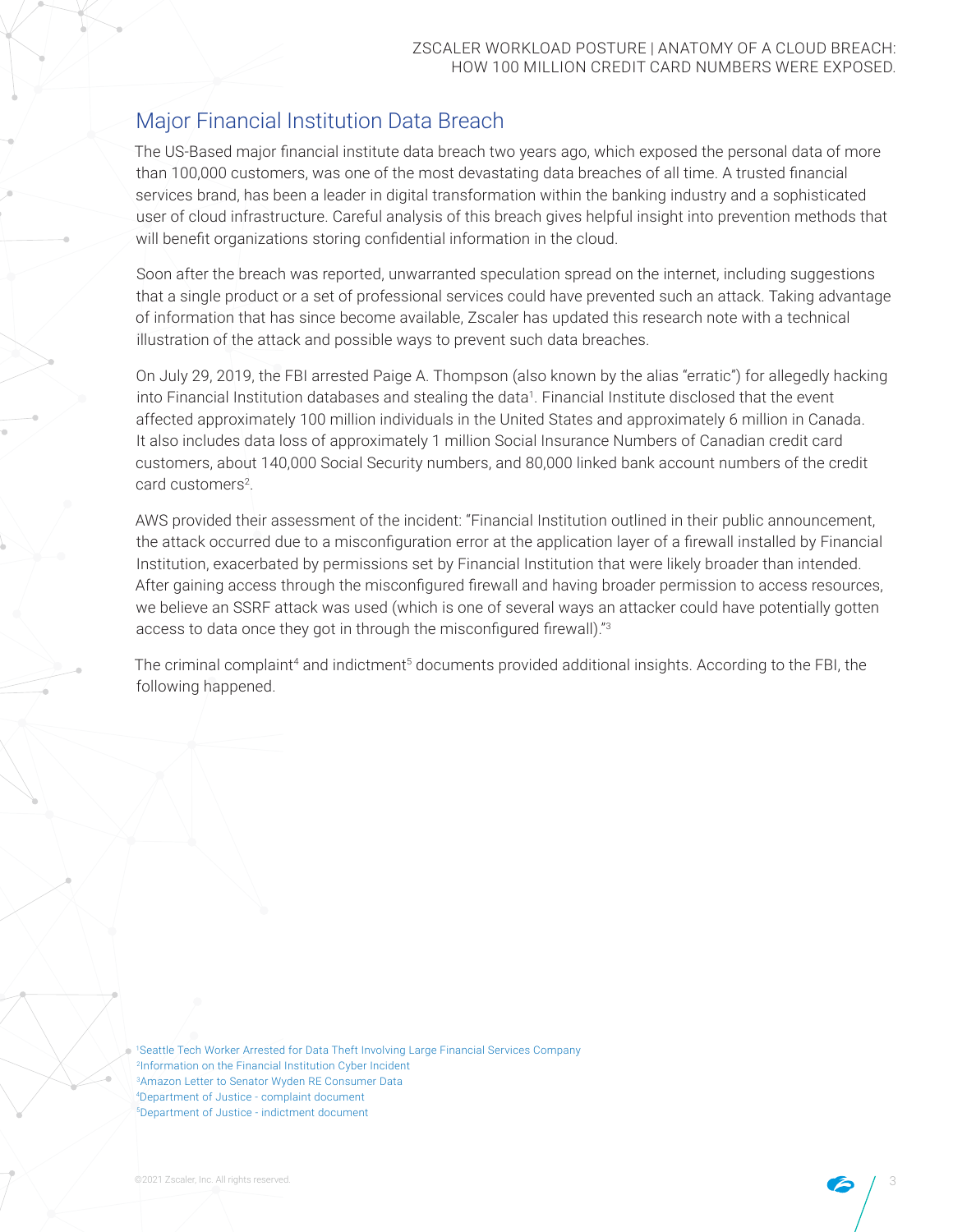| <b>Timeframe</b>                     | <b>Activities</b>                                                                                                                                                                                                                                                                                                                                                                                                                                                                                                                                                                                                                                                                                                                                   |
|--------------------------------------|-----------------------------------------------------------------------------------------------------------------------------------------------------------------------------------------------------------------------------------------------------------------------------------------------------------------------------------------------------------------------------------------------------------------------------------------------------------------------------------------------------------------------------------------------------------------------------------------------------------------------------------------------------------------------------------------------------------------------------------------------------|
| January 2019 to<br><b>July 2019</b>  | "Erratic" used TOR (The Onion network) to attempt connections, develop<br>command scripts and other readiness activities. Multiple connections were<br>made to connect to the servers, download pilot files to test out the end-to-end<br>scenarios                                                                                                                                                                                                                                                                                                                                                                                                                                                                                                 |
| April 21, 2019<br><b>Data leaked</b> | Financial Institution's customer information (700 folders worth of data) were<br>posted on the erratic's public GitHub pages IP address of a specific AWS server<br>Code for 3 commands used for the attack<br>Get Credentials - First command when executed obtained security<br>credentials known as ****-WAF-Role account (an IAM account) for an<br>elevated role access AWS Web Application Firewall (WAF)<br>List Buckets - Second command, when executed, used the security<br>$\bullet$<br>credentials *****-WAF-Role account to list files and folders (aka S3 buckets)<br><b>Download Files</b> - Third command, when executed used the *****-WAF-Role<br>$\bullet$<br>account to download files that were accessible by the credentials. |
| June 26, 2019                        | "Erratic" shared the collected information casually on a public Slack channel<br>used by a Meetup group to communicate with its members.                                                                                                                                                                                                                                                                                                                                                                                                                                                                                                                                                                                                            |
| <b>July 17, 2019</b>                 | Financial Institution received an email informing about leaked data<br>[External Sender] Leaked s3 data<br>Wed, Jul 17, 2019 at 1:25 AM<br>To: "responsibledisclosure@<br>responsibledisclosure@<br>Hello there,<br>There appears to be some leaked s3 data of yours in someone's github / gist:<br>https://gist.github.com<br>Let me know if you want help tracking them down.<br>Thanks,                                                                                                                                                                                                                                                                                                                                                          |

## Likely Attack Scenario

It's important to note that, unlike many other high-profile AWS breaches, the Financial Institution S3 buckets were not left externally exposed to the internet. Misconfiguration along with human and non-human identities with excessive high-risk permissions wield enormous power to disrupt business operations, often without organizations' awareness.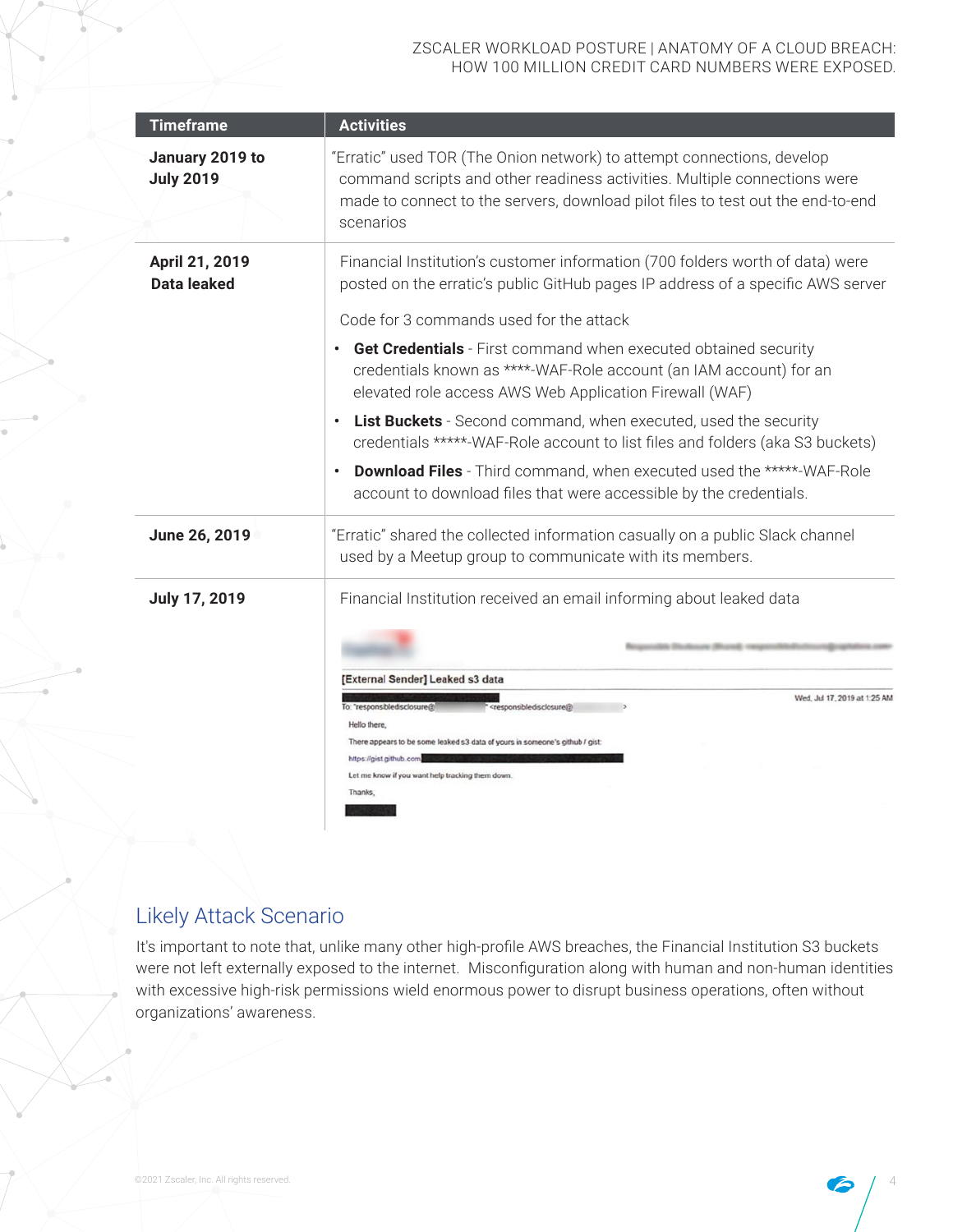While the indictment is not specific about the nature of the attack, the following is our best guess regarding the likely steps taken by "erratic" to compromise the data.

### **STEP 1: Identified and Exploited Misconfigured WAF**

The attacker identified a misconfigured WAF that enabled accessing the corresponding AWS EC2 instance/ ECS task \*metadata\* using Server-side Request Forgery (SSRF) and call the metadata service endpoint using

### [http://169.254.169.254/iam/security-credentials command](http://169.254.169.254/iam/security-credentialsT)

The endpoint must have returned a role (according to the indictment '\*\*\*\*\*-WAF-Role')

### **STEP 2: Gain temporary credentials**

Using the role name, the attacker then queried the specific endpoint to gain access to temporary credentials

#### [http://169.254.169.254/iam/security-credentials/\\*\\*\\*\\*\\*-WAF-Role](http://169.254.169.254/iam/security-credentials/*****-WAF-Role)

The above would return the full set of temporary credentials

{

AccessKeyId: "<access key>",

```
SecretAccessKey: "<secret key>",
```
}

## **STEP 3: Gain access to S3 buckets by calling AWS S3 list and Sync**

CLI commands

\$ aws s3 ls

The ls command would list all the S3 buckets accessible using the IAM role

\$ aws s3 sync s3://somebucket

The sync command would download all resources from the 'some bucket

In summary, the most likely root cause of the attack was a poor security architecture design that exposed S3 buckets via AWS WAF/EC2 instance to anyone with an IAM role. While S3 buckets were not exposed to the Internet like many other breaches, an EC2 instance with an excessive IAM role might have been the culprit. The deployed architecture would have looked something like this. It was a trivial step to "compromise" the poorly configured WAF.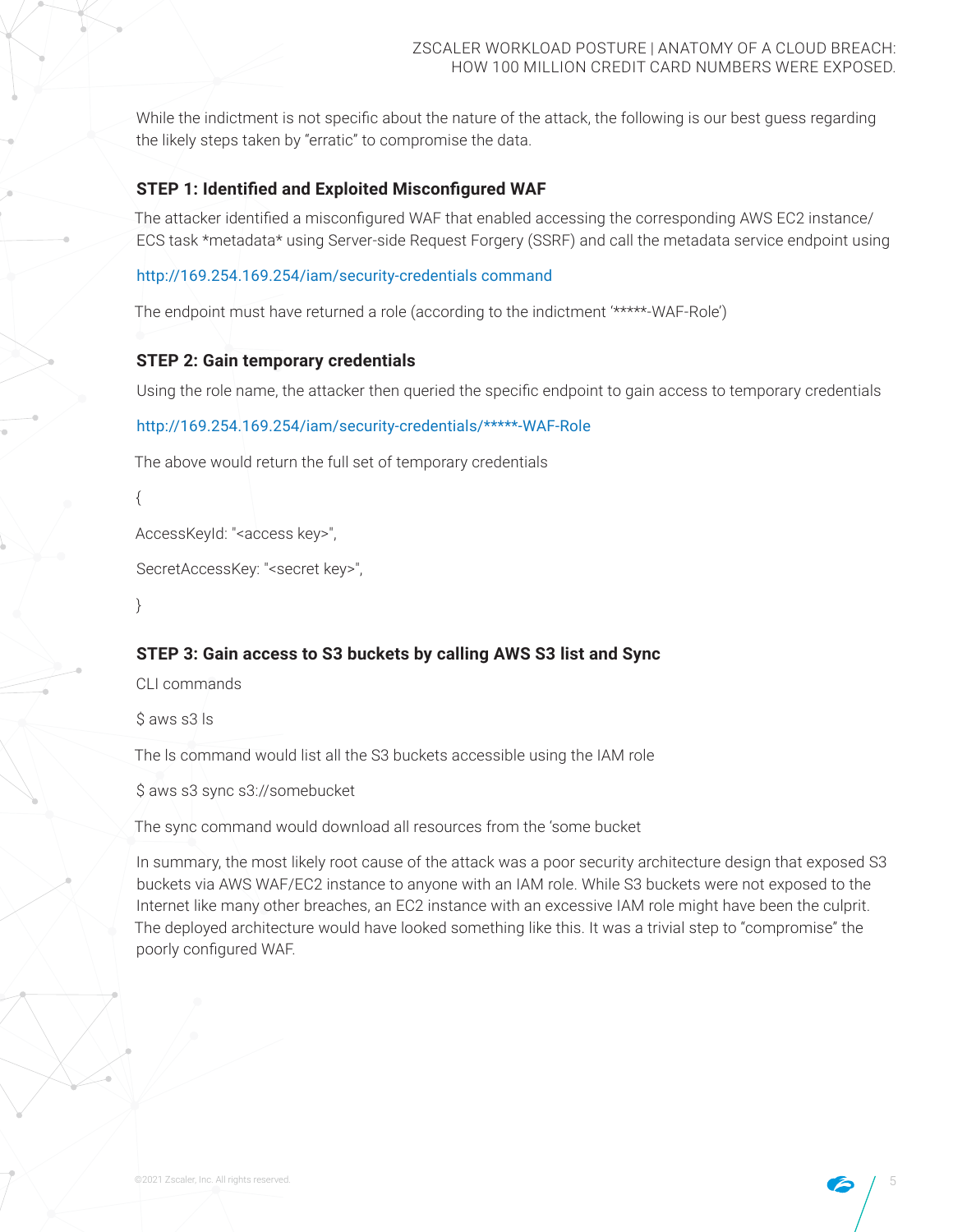

| <b>AWS Components</b>                            | <b>Predicted Configurations and Usage During the Attack</b>                                                                                                                                                                                                                                                                                                                                                                                                                                                                                                                        |
|--------------------------------------------------|------------------------------------------------------------------------------------------------------------------------------------------------------------------------------------------------------------------------------------------------------------------------------------------------------------------------------------------------------------------------------------------------------------------------------------------------------------------------------------------------------------------------------------------------------------------------------------|
| <b>Firewall</b>                                  | A misconfiguration of AWS Web Application Firewall.                                                                                                                                                                                                                                                                                                                                                                                                                                                                                                                                |
| IAM role access to S3                            | Excessive permissions to an IAM role allowing access to private S3 buckets                                                                                                                                                                                                                                                                                                                                                                                                                                                                                                         |
|                                                  | "Financial Institute determined that the first command, when executed, obtained<br>the security credentials for an account known as ***WAF-Role that, in turn,<br>enabled access to certain of Financial Institute folders at Cloud Computing<br>Company. (III.A.11)"                                                                                                                                                                                                                                                                                                              |
| <b>SSRF</b> attack using<br>AWS metadata service | An SSRF attack tricks a server into executing commands on behalf of a remote<br>user, enabling the user to treat the server as a proxy for his or her requests and<br>get access to non-public endpoints.                                                                                                                                                                                                                                                                                                                                                                          |
|                                                  | An EC2 instance was likely used to access AWS metadata service, accessible<br>at http://169.254.169.254. A particularly important function of the metadata<br>service is to provide temporary credentials that give the node access to other<br>AWS services based on a permission policy defined in the instance's IAM<br>role. IAM roles are an alternative to long-lived user access keys and secrets;<br>rather than hard coding an access key into an application's configuration,<br>the application simply requests credentials from the metadata endpoint<br>periodically. |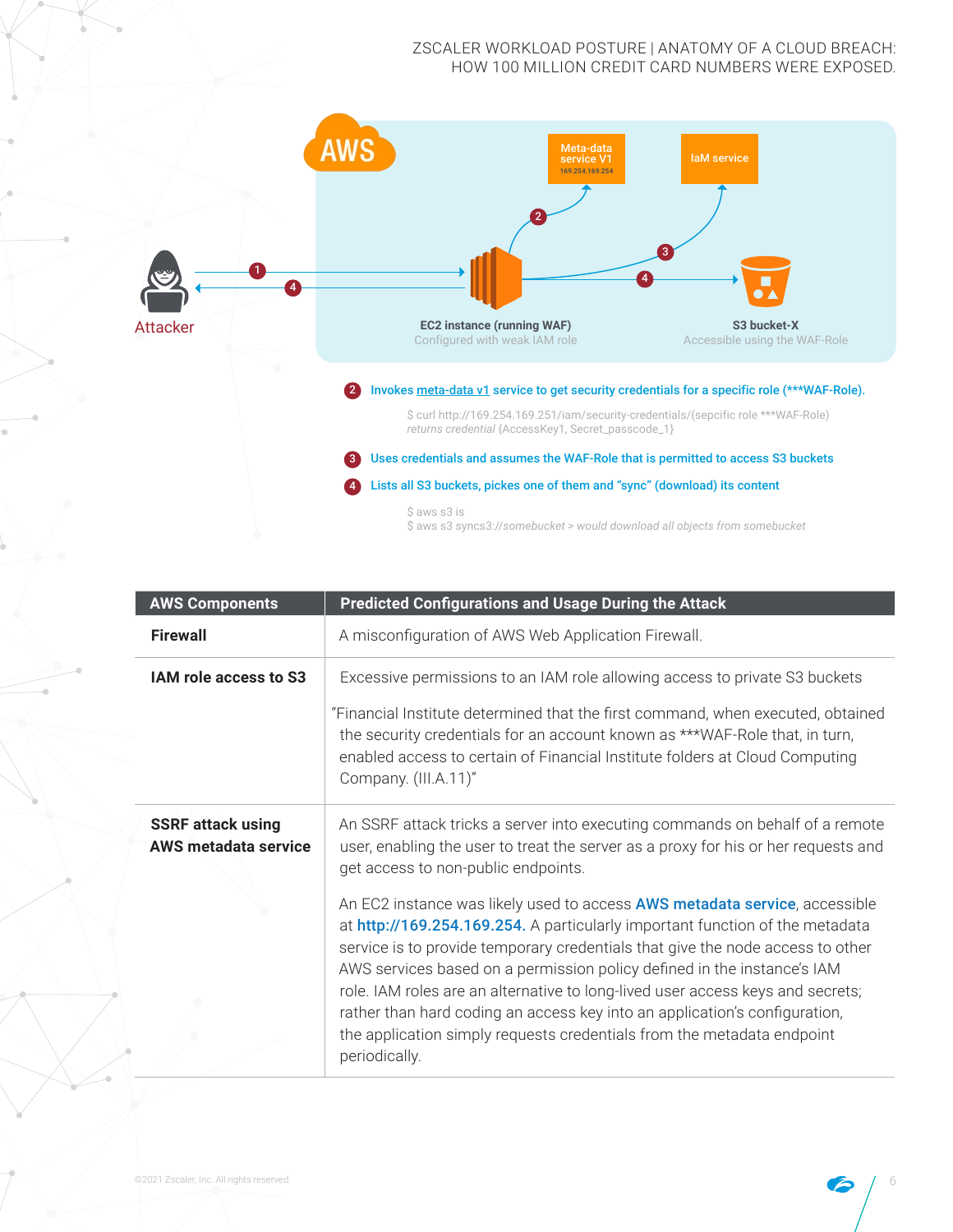| <b>AWS Components</b> | <b>Predicted Configurations and Usage During the Attack</b>                                                                                                                                                                                                                                        |
|-----------------------|----------------------------------------------------------------------------------------------------------------------------------------------------------------------------------------------------------------------------------------------------------------------------------------------------|
| EC <sub>2</sub>       | Exposing unnecessary shell access, probably from a left-over development /<br>staging or a production debugging deployment.                                                                                                                                                                        |
| S <sub>3</sub> bucket | Financial Institute determined that the third command (the "Sync Command"),<br>when executed, used the ***-WAF-Role to extract or copy data from those<br>folders or buckets in Financial Institute storage space for which the ***-WAF-<br>Role account had the requisite permissions. (III.A.11) |
|                       | Suggests that the attacker had access to 'aws s3 sync' command. i.e. the IAM<br>role used S3 list (e.g. aws s3 ls) and Read access (e.g. aws s3 sync).                                                                                                                                             |

## Recommendations

## **AWS Governance Practices**

The following AWS governance practices would prevent such attacks:

- 1. Review all access paths and permissions from human identities or non-human identities (e.g., ec2) machine) to data storages (e.g., S3 buckets). Use Cloud Infrastructure Entitlement Management (CIEM) solutions to automate the detection of over-privileged identities and over-exposed data.
- 2. AWS lists a few basics here https://aws.amazon.com/premiumsupport/knowledge-center/secure- s3-resources/. Zscaler Workload Posture with Cloud Security Posture Management (CSPM) automates 100's of these policies. It provides security and compliance views across all AWS, including verification of the use of version 2 of the EC2 Metadata service instead of version 1 that would have prevented the compromise of the credentials.
- 3. Use CloudTrail, CloudWatch, and/or AWS lambda services to review and automate specific actions taken on S3 resources.
- 4. Ensure each application, EC2 instance, or autoscaling group has its own IAM role. Do not share roles across unrelated applications.
- 5. Scope the permissions of each role to enable access only to the AWS resources required. The "WAF" role described above did not require access to list S3 buckets "in the normal course of business" (according to the indictment).
- 6. If possible, include a "Condition" statement within the IAM role to scope the access to known IP addresses or VPC endpoints.
- 7. Don't allow EC2 instances to have IAM roles that allow attaching or replacing role policies in any production environment.
- 8. Clean up unused cloud resources (especially EC2 instances and S3 buckets) leftover from prior development or production debugging efforts.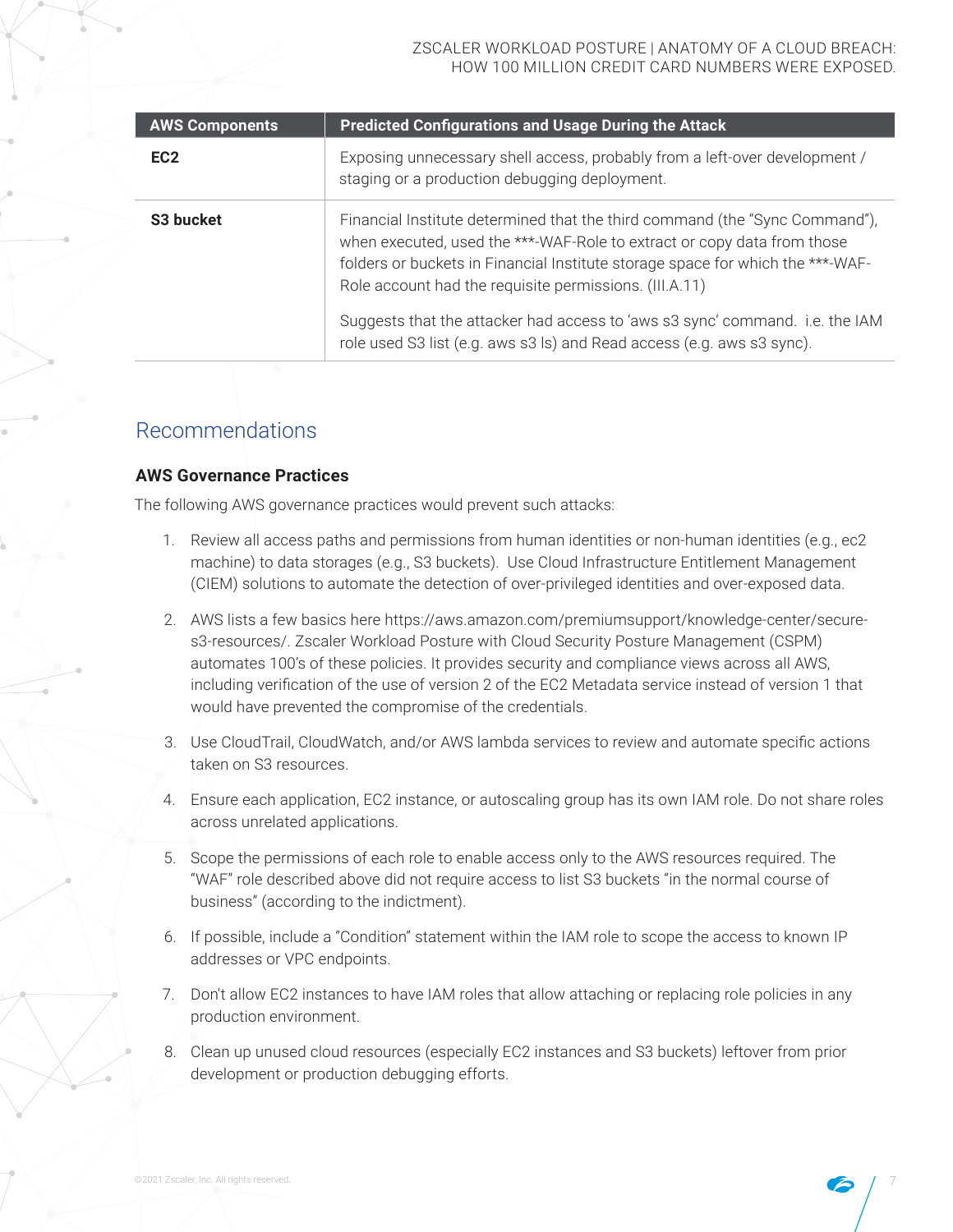## AWS Configurations

Following AWS configurations would prevent such attacks:

- 1. **AWS IAM:** Enforce least privileged IAM controls
- 2. **AWS IAM:** Ensure IAM policies are attached only to groups or roles
- 3. **AWS S3:** Ensure AWS S3 buckets do not allow public READ access
- 4. **AWS S3:** Ensure AWS S3 buckets do not allow public READ\_ACP access
- 5. **AWS S3:** Ensure AWS S3 buckets do not allow public WRITE\_ACP access
- 6. **AWS S3:** Ensure S3 buckets do not allow FULL\_CONTROL access to AWS authenticated users via S3 ACLs
- 7. **AWS S3:** Ensure that Amazon S3 buckets access is limited only to specific IP addresses
- 8. **AWS S3:** Ensure S3 buckets do not allow READ access to AWS authenticated users through ACLs
- 9. **AWS S3:** Ensure S3 buckets do not allow FULL\_CONTROL access to AWS authenticated users via S3 ACLs
- 10. **AWS S3:** Ensure all S3 buckets have policy to require server-side and in transit encryption for all objects stored in bucket
- 11. **AWS Networking:** Ensure no security groups allow ingress from 0.0.0.0/0 to port 22
- 12. **AWS Networking:** Ensure Application Load Balancer (ALB) with administrative service: SSH (TCP:22) is not exposed to the public internet
- 13. **AWS Networking:** Ensure no security groups allow ingress from 0.0.0.0/0 to port 22 (SSH)
- 14. **AWS Networking:** Ensure no security groups allow ingress from 0.0.0.0/0 to port 3389 (RDP)
- 15. **AWS Audit and Logging:** Ensure S3 bucket access logging is enabled on the CloudTrail S3 bucket
- 16. **AWS Audit and Logging:** Ensure CloudTrail is enabled in all regions
- 17. **AWS Audit and Logging:** Ensure CloudTrail trails are integrated with CloudWatch Logs
- 18. **AWS Audit and Logging:** Ensure the S3 bucket used to store CloudTrail logs is not publicly accessible
- 19. **AWS Monitoring:** Ensure a log metric filter and alarm exist for CloudTrail configuration changes.

The above list of configurations is only for illustration purposes. For a comprehensive list, check out Zscaler [CSPM documentation.](https://help.zscaler.com/zcspm/aws-security-policies)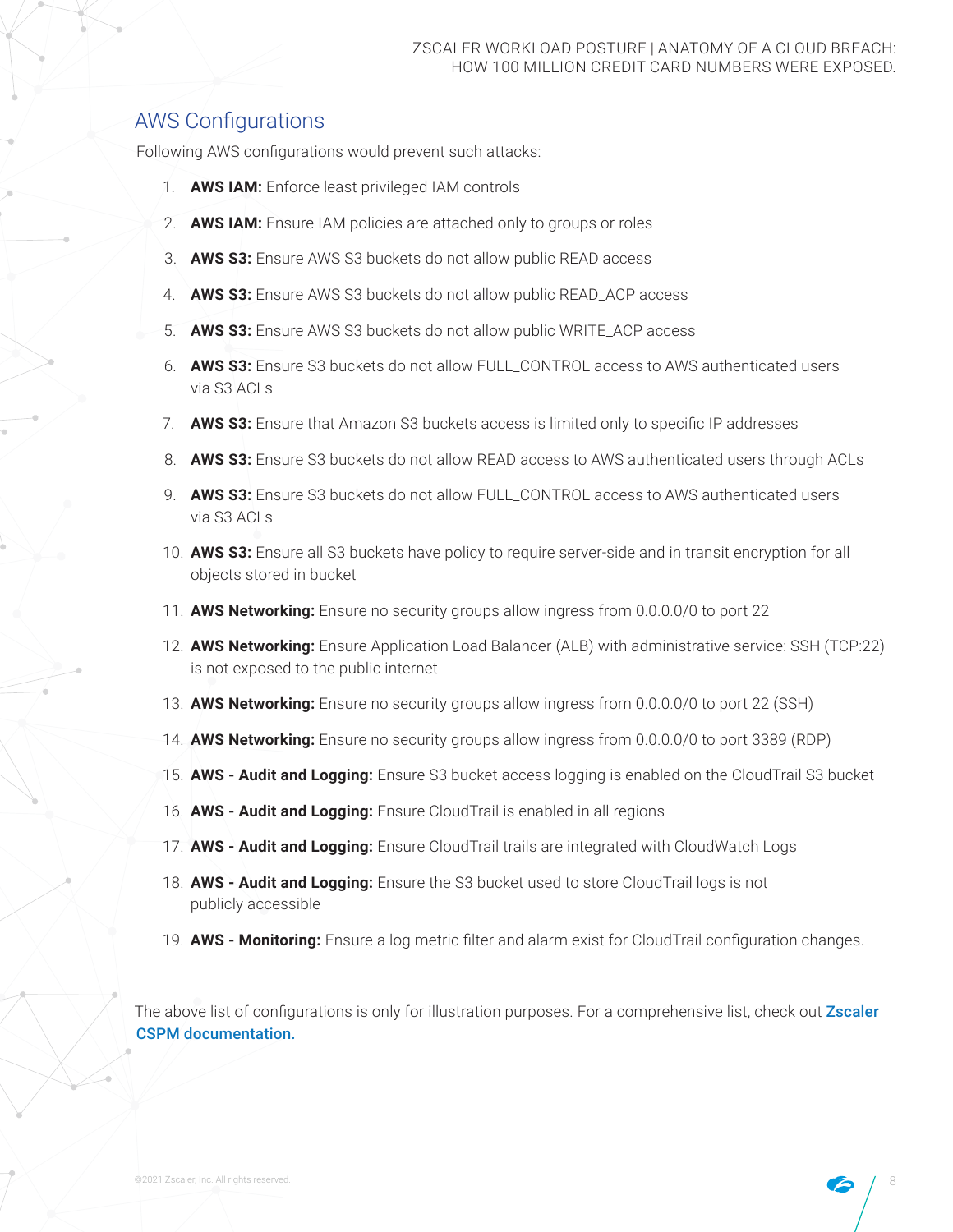These configurations can be part of manual deployment documentation or, ideally, be part of the Infrastructure as Code (IaC) automation within DevOps pipelines. It would prevent these misconfigurations from getting into production in the first place. A Workload Posture management solution like Zscaler could be used by Cloud Ops or DevOps team to validate their security posture in pre-production and production environments continuously.

### **Auto-remediation**

The next level of defense would be autoremediation of misconfigured resources and IAM permissions. Zscaler also provides an integrated policy-driven framework to auto-remediate resources that deviate from the defined security policies. Refer to our documentation on [AWS auto-remediation.](https://help.zscaler.com/remediation/awsRemediation/)



## Conclusion

The industry was understandably shocked by the sheer scale of the attack against one of the most trusted brands operating on one of the most secure infrastructures. There are several lessons to be learned.

Many cloud customers misunderstand the shared responsibility model or struggle with knowledge gaps as they transition from physical data centers to the cloud.

The Financial Institution intrusion resulted from a flawed configuration performed as part of the bank's security responsibilities and discrete from the underlying AWS-secured infrastructure. Moreover, the Financial Institution's security team was not aware of unauthorized identities and credentials used to access the AWS Management Console. This lack of awareness allowed the hacker to enter the environment.

Misconfiguration and excessive permissions can cause catastrophic losses, and the Financial Institution experience is only one of many known cases.

We anticipate seeing more breaches at companies that have not kept up with the pace of change in their cloud environments and have not implemented adequate cloud security, IAM controls, and compliance assurance.

Zscaler is convinced that the critical flaws that enabled such a devastating breach can be avoided when organizations deploy a comprehensive solution that combines analysis of both the cloud service configurations and the IAM configuration to minimize the attack surface.